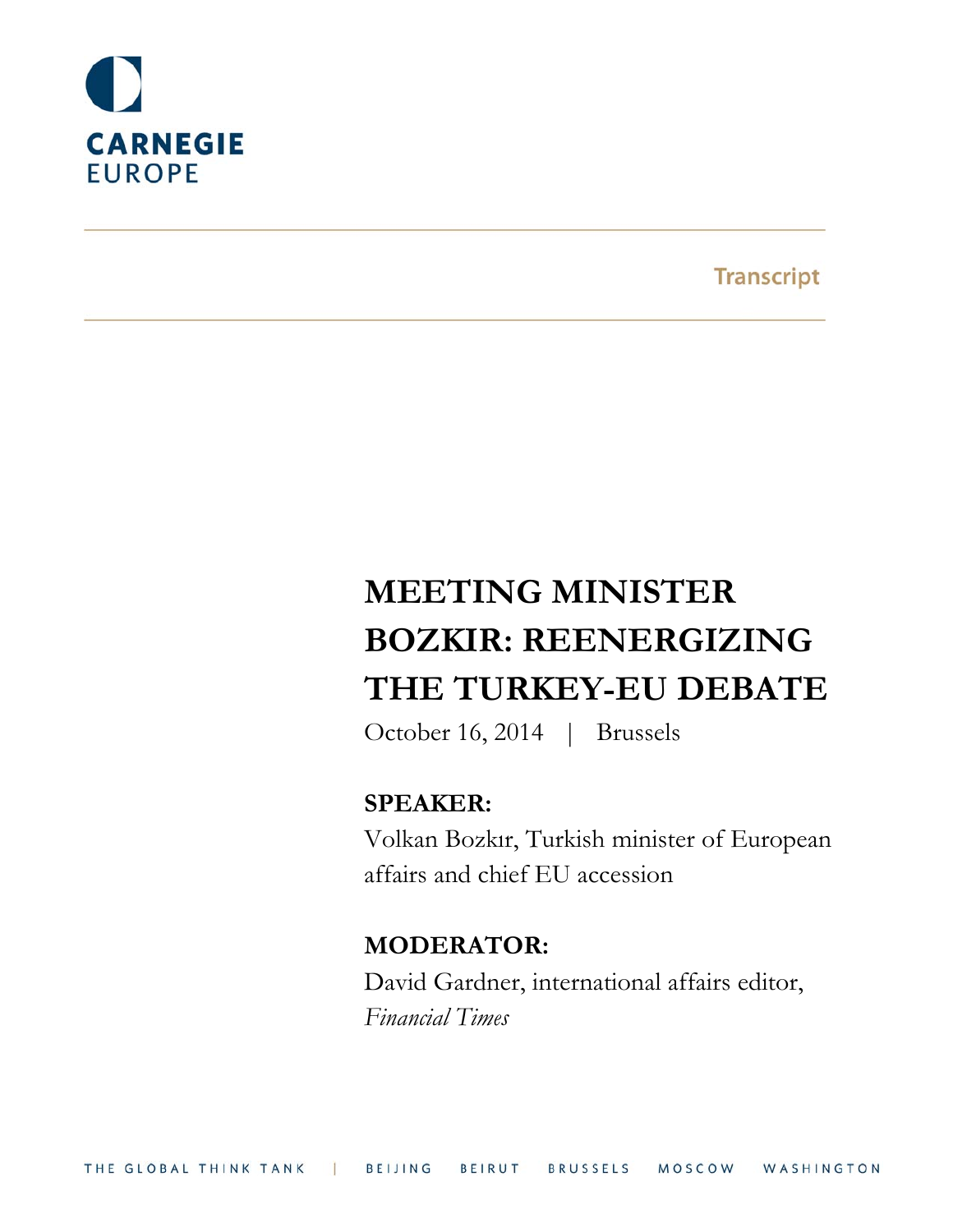**JAN TECHAU**: Good evening everybody. I hope the microphone is on and that you can hear me also all the way back down there. Those of you who have been with us before here at Carnegie, at the office, know that whenever we put this kind of set-up into the building it's very serious because we have more people lining up to attend than we have space to accommodate them but that, of course, is for a reason. The reason why it's so crammed and packed again and why we will very soon have a Turkish climate in this room, very warm and very humid, is that we have the Turkish EU Minister here with us today who, of course, is very much a known figure in this town and was the Ambassador to the EU, the Turkish Ambassador, is now the Turkish Minister and also the Chief Negotiator of his country in the accession process and that gives him a key role.

Among the many hotspots that Europe is so much concerned about at the moment, Turkey is certainly very high on the list for a number of reasons and it's great that we can have the discussion here today about the prospects of this very crucial relationship. At Carnegie Europe we have put Turkey very close to our heart and to our core activities. We have two eminent scholars here in the building, Sinan Ülgen and Marc Pierini, who have been working on this relentlessly and with much focus and with great success, as well, and so it's great that we can continue this very strong and deep and comprehensive approach to the Turkish debate, continue it here tonight with the Minister.

The Minister, of course, did a scary thing. He had a distinguished career as a diplomat that brought him all the way up to ambassador level here in Brussels, as well, and then he changed career path and became a politician himself which scares a lot of people to death because he's actually one of the politicians who knows what he's talking about which is kind of rare and can't just only make you friends. I'm sure, that you actually do know what you are talking about but we'll try to benefit from that tonight. It's out great honour. I will not list all of the great achievements and all of the great positions that you've held over the years but it's safe to say, I think, that over the last ten or 15 years there was not one single decision that Turkey made on its EU relationship that the Minister wasn't involved in in one way or another and so we try to really draw from the pool of expertise.

It's my great pleasure also that we have a distinguished moderator here today from the Financial Times who will guide us through the evening. I will now stop talking and hand it over. Let me welcome you. Final housekeeping announcement: after all of this we will have a reception in the back end of this building, all the way down there behind the blue screen which will be removed and then you will be treated to some drinks and to some nibblings, as well. So, stay with us also afterwards, enjoy the discussion and thank you very much for coming.

**VOLKAN BOZKIR:** It is a great pleasure, I was saying, to be here but the responsibility is also great. When I first Štefan Füle under my new title he said we normally give 100 days to new politicians but for you we can't even afford ten days. That shows how much the pressure is on my shoulders but also, of course, addressing this distinguished gathering and having a very important personality here ready to ask very difficult questions also puts new responsibilities on my shoulders.

Actually, I think the important part, I will mention to you what we have done. We have now have a new Turkey where the President was elected for the first in the republican history by popular vote. So, we now have a new President, new Prime Minister, new Government and we call it a new Turkey. This new Turkey and the new European Union actually coincided because Europe also had a new Parliament election and there was new Commission, new Commission President, a new Council President. So, in a way, there is a vision towards five-ten years ahead in the European Union being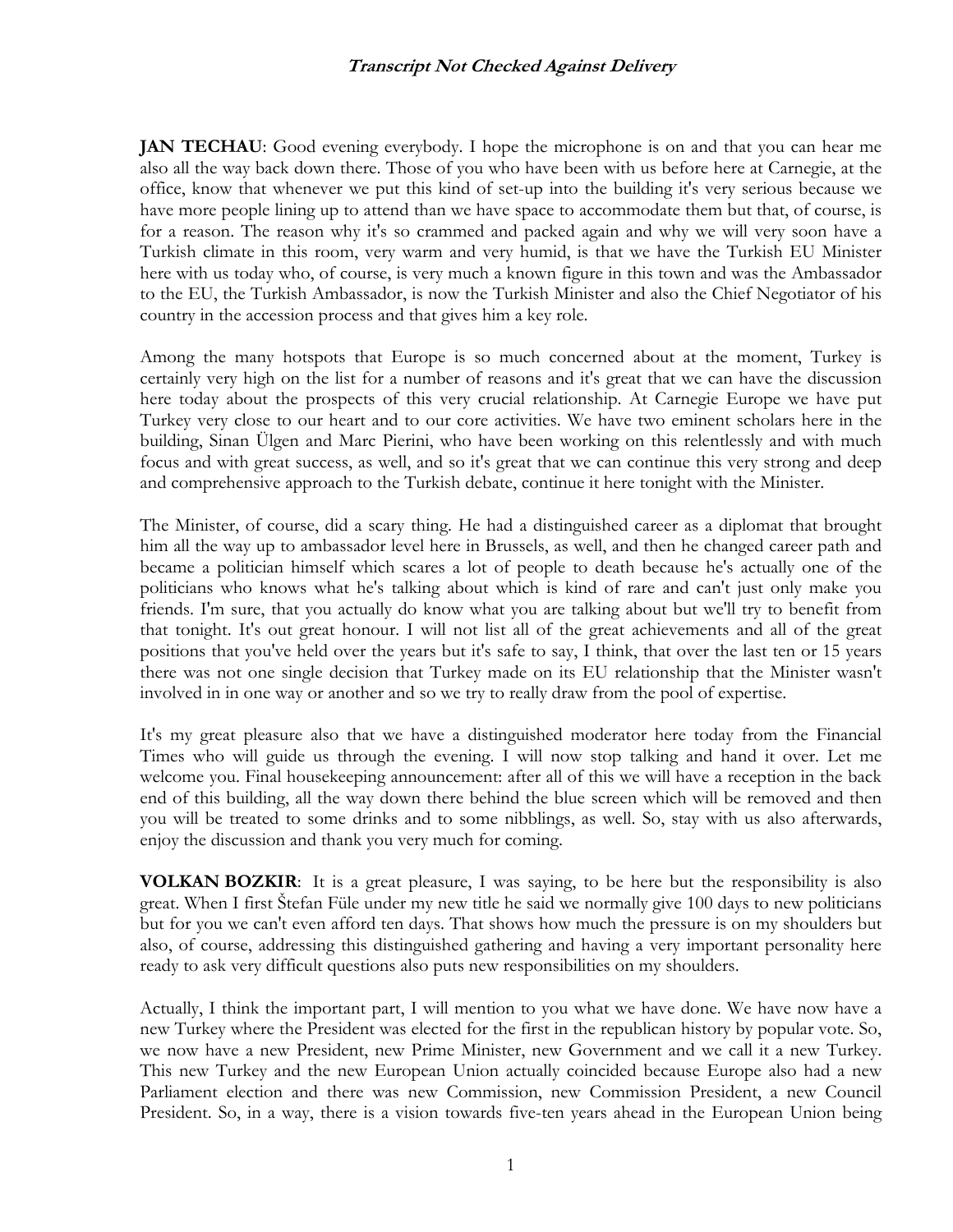written and being established while we also have really made strong statements and strong steps forward. Our hope is to meet with this new European Union structure as the new Turkey has decided.

After having been appointed I first wanted to have things not only on words but also paper and we wrote a new European Union strategy for Turkey. I'm sure you have seen the small booklet we have put on the table and I'm sure you have all read it. If not, promise that you will read it after I address you. I call it the constitution of our new relation. It has the vision in it, it has what we were targeting in it and how we will manage decisions. In principle, it has three pillars on how we should continue and the first pillar is we attach great importance to the political reforms.

The political reforms will be handled by an already existing body which is the Reform Monitoring Group which consists of the ministers of Interior, Justice, Foreign Minister and myself. But this will be not be a meeting group where ministers meet in their cities where they were elected and make nice statements, read their statements and then it's over. We have changed the structure to have this group as the admiralship of the political reforms, so they will prepare, discuss, enact, implement and put into the life the political reforms from now on. And to make it more visible, last Monday I proposed to the Ministerial Council that the name should be changed from a monitoring group to a reform action group which is accepted unanimously and now the group will not just monitor but also act for the political reforms.

Of course, having said the political reforms, we're not starting today to implement the political reforms. Turkey has made really very important political reforms in Turkey from 2002 onwards. We have changed half of the constitution. We have changed our penal code and civil code. We've changed 2000 legislations and we came to the point that the European Commission confirmed that Turkey sufficiently fulfilled the political criteria and what we are now is to fulfil the gap between sufficiently fulfilling the political criteria and totally fulfilling the political criteria. So, this group is aiming at achieving that with the newly added requirements according to the changes in the world and the European Union.

Second pillar is the adaptation to the European Union; a key part of it. We are now having two plans which are called national action plans. One is until mid 2015 which is when the elections will take place and the second will be in 2015-2019. This is going to be kind of a national plan which we didn't have since 2008. Under every chapter all the laws, all the secondary laws will be listed, who will be responsible, who will implement it will be listed as well. This will be a kind of a transparent list where all the institutions will see what they have to do and it will be a list for us for what they haven't done. It will bring a discipline so that surprise law and tax will not be seen as it will only be included in this type of a plan.

The government meeting last Monday approved this plan and I will announce on the 30th, this first part until 2015, on 30th October but I wanted to deliver it to the Commission first so that they could check and give their opinion on this plan to act more transparent and also establish a new working style and I think this was very well accepted by the Commission today. The second part will come mid-November and, again, shared with the Commission and it will be announced end of November. Today, I announced the Turk pillar which is the communication strategy for the European Union. You have seen a copy also on the table. Please promise you will read it after I speak or, if you have read it already, I will make some additional statements.

The communication strategy is important because without communication whatever you do is lost; there will be wrong concepts, wrong images, wrong beliefs about an issue or a country. I think the image of Turkey in the European Union in the last three/four years has been damaged and also the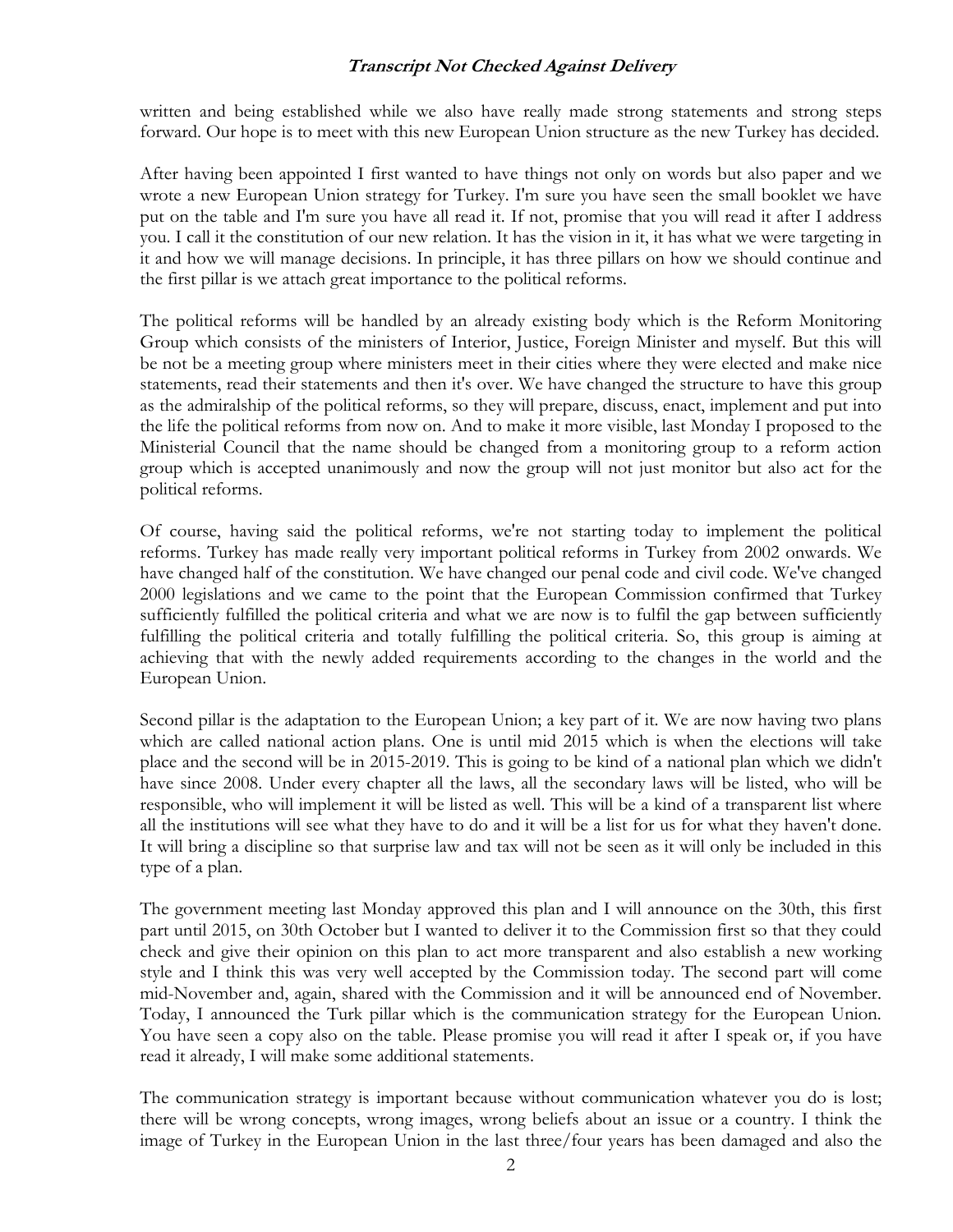image of the European Union in Turkey is also damaged. We have to correct this because some of this damage is because both sides are looking at wrong pictures, so we have to correct the concept coming out from the photograph or we have to correct the photograph, itself. It needs time but we have started. With this communications strategy we will be able to really make progress. We will use the European Union funds, as well.

The main pillar will be the civil society. Democracy is based on civil society; that's my belief and many people's belief in Turkey. In the beginning of the '80s we had less than 20 NGOs at that time – it was called NGOs, now it's called civil society organisations – and today we have over 90,000 civil society organisation which is a very incredible number; foundations, more than 20,000. We will first deal with the civil society, have them work with us, listen to them and get their contributions. Until 2020 we will spend €180 million from Stefano's money which was previously Pierini's money. It will be used for the civil society but until the end of 2015,  $\epsilon$ 7 million will be used for civil society groups and, of course, another €11 million is there for business circles. Also, we will use the Erasmus+ Project which is really one of the success stories. Up to now about  $\epsilon$ 600 million have been used there to give the possibility to children, to have better education, come here; 100,000 projects were produced, 26,000 projects were approved, 400,000 young students benefited, 300,000 had a chance to go to Europe to study there. Now, we have another  $\epsilon$ 900 million which will come into the pipeline. That shows how much importance we are giving to young people, education, civil society, business circles, universities, bar associations, trade unions, whatever it is, to really be part of this communication strategy.

We have been successful to also get an instruction from the Prime Minister in a circular note – Prime Minister's circular – which instructed the institutions and ministries in Turkey to first consult with the EU Ministry and get their the Ministry's views on whether the new law or the draft law is in line with the European Union acquis communautaire or in line with the standards. I think this is also a revolutionary step. Nobody would have believed that these steps would have been made possible if these were mentioned to you six months ago. This is a proof that the political authority is with us, behind me, and that makes it very easy to put new steps forward.

The relation between the European Union and Turkey is based on mutual interest. Of course, it is a very long story. It's more than 50 years now. It shows how stubborn, how tolerant, how decided and how much Turkey wants to continue with this relation. Under all these circumstances when even we place the three years behind us where no chapters were opened or a lot of negative statements were made from both sides, the Turkish people's support never went to the wrong direction. The portion which is completely against the European Union in Turkey has never passed  $10\% - it$ 's always below – but the undecided changes. If they become more then the supporters look less but now, even without seeing what we have done during the last one month, this year the support went up from 45% to 55%. So, with these positive moves we are expecting that it will go even higher and the undecided get smaller.

To give an example, as Turks are very sentimental although they look very unsentimental, Barroso came to Turkey and he made very good statements in 2008. In one day the support went up 17%. Next week a European leader made some difficult remarks, it went down 6%. That is good because it shows that we are sentimental. They want to see real progress. It's like inflation. Once upon a time we had 150% inflation and when the government announced that we had only 30% inflation people didn't believe it because they want to see it in their pockets. The EU progress also has to be seen in the pocket or felt in the body language or visibly that things are moving correctly.

So, that's where we are. Always what I believed was that people should talk, listen to each other, don't get nervous about criticisms, get the good part of the criticism and try to work on the bad part of the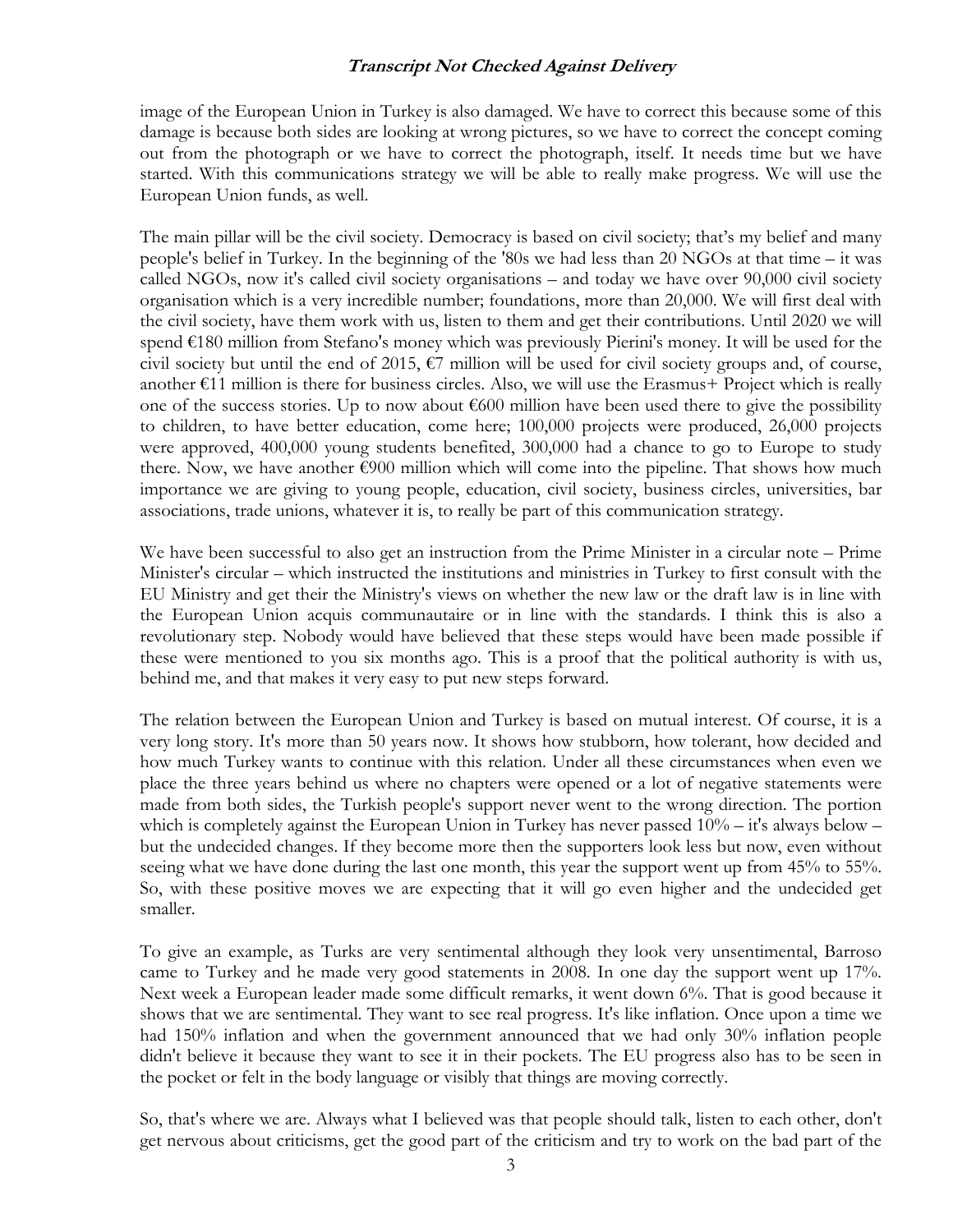criticism to convince the other and that's why I think my style for 40 years will be the style of the EU Ministry for the coming days, months. How long I can be there will be depending on how good this is going on. But I think what has been done with the progress report is good evidence. What we have done has got a reply from the European Union circles. For the first time in 17 reports I have witnessed we were really able to talk to each other and instead of seeing the report after the Commissioner announced it we had a chance to know approximately what's in it. We made 26 requests and change demands. More than half of them were taken into consideration and I think this established a working climate and also some confidence. And nothing leaked; that was also important. And it gives a possibility for the future that we can exchange documents, we can exchange views but it will not be leaked.

When the progress report was announced, I was the brave person to face the cameras saying that this progress report is a balanced one, an objective one and we can live with it. There are criticisms. There should be criticisms. We are going to take note of some of them. We can't accept some of them. I will write and talk for the parts we will not be able to accept but I will not make a Turkish progress report anymore and I will not talk on matters which should be kept between the Commission and Turkey in front of the press. That made life easy for all sides because the progress report is there. Anybody can read it, it's not a secret. Anybody can make some comments from it but it shouldn't be me or Štefan Füle who makes the comments on which part is good, which part is bad. That is where we are. I have a long talking point but Serkan is making very strong eyes, so I got the message. I'll stop here and it might be much better to stop this monologue and make it a dialogue to answer your questions. Thank you very much for patiently listening to me.

**DAVID GARDNER:** Thank you very much indeed, Minister. It looks like my microphone has now gone off but never mind. I'll begin, if I may, with a few questions before throwing it open to the floor. You mentioned quite rightly the recent rise in pro-EU sentiment which from highs near the eighties maybe a decade ago went to somewhere in the thirties, now went up last year, according to the German Marshall Fund, 45% to 53%. Isn't that partly because Turkish foreign policy which had ostensibly turned eastwards, partly in response to a number of reasons – apparent blockage in Europe, apparent opportunities in the neighbourhood – but that that policy has turned to be, broadly speaking – not totally but broadly speaking – a failure; that turn eastwards. And the point is, you underlined quite rightly that there's a new team here and a new team in Turkey but the Prime Minister in question, Mr Davutoğlu, is actually the author and main inspirer of that turn eastward, that allegedly neo-Ottoman policy. So, why should we believe that there is now going to be relaunch, a real emphasis on working through the problems that have arisen between Turkey and the EU and that this is going to go forward on the basis that you hope?

**VOLKAN BOZKIR**: Of course, your question could have been worded differently there.

#### **DAVID GARDNER**: No doubt.

**VOLKAN BOZKIR**: So, let me word it according to my understanding. First, Turkey didn't turn its direction to the east. This is a wrong concept. Turkey was seen as a country which was negotiating with the European Union and then our leaders were in the family photos signing the European Union constitution, having friends, attending the wedding ceremony of the Presidents, their Prime Ministers' sons wedding and then suddenly there was something wrong here. So, we didn't have a chance to really show that we are continuing because chapters were not opened. We couldn't have chance to be have the accession conferences or be in the family photos. You thought that we escaped but actually we were not allowed in your system to show that we are continuing. First this.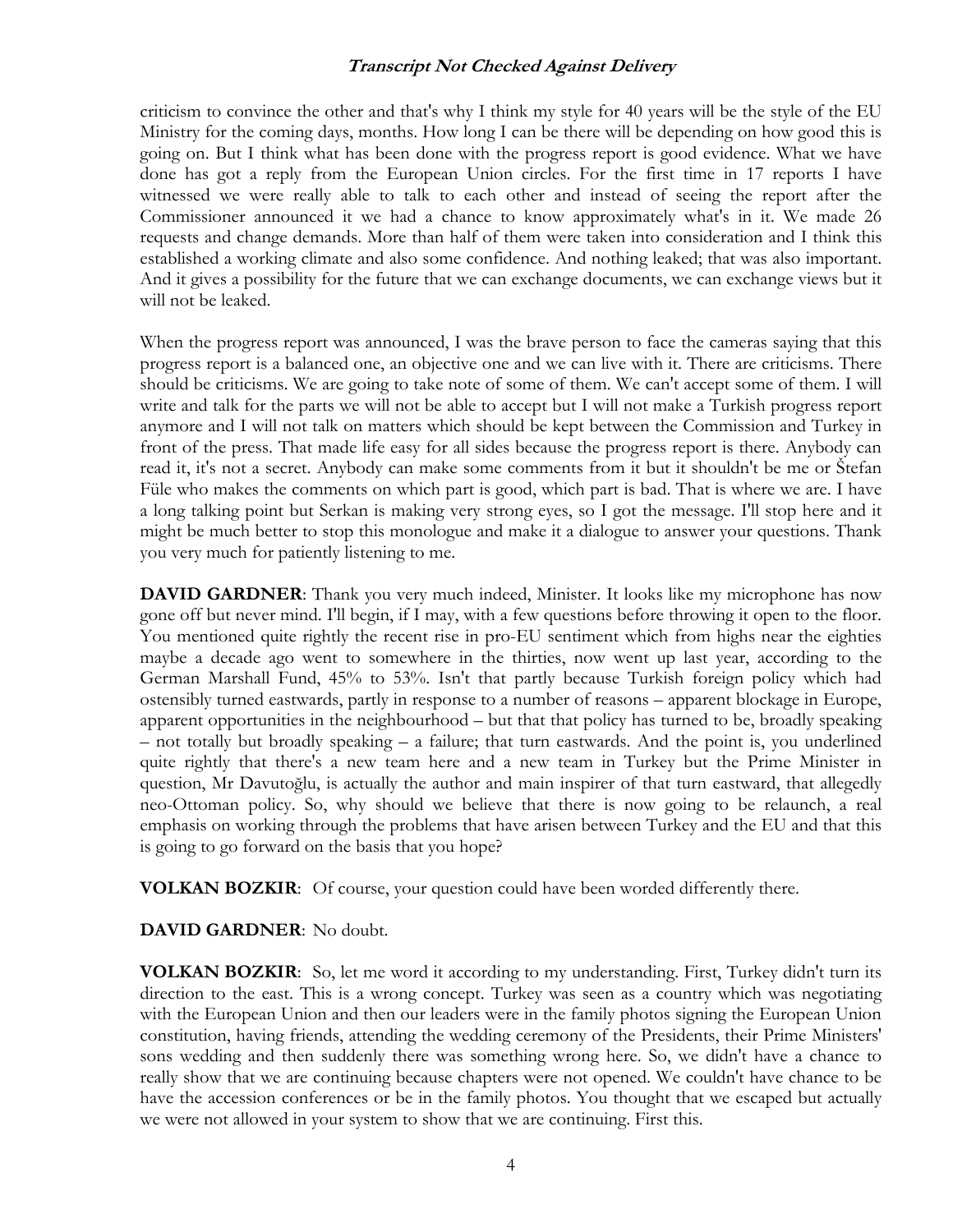Secondly, until you open the negotiations there are very colourful stories; political criteria is colourful. You abolish the death penalty, you change your penal code, you decrease your detention and predetention periods, you reform the police, you reform this and that. And everybody is more knowledgeable in those events. But then you open the negotiations and you talk about the environment chapter which is important, of course but when you talk about the 27 secondary laws it only concerns a very small portion of the public. Even though you work, nobody cares much. So, under these circumstances I was in the Parliament and the head of the Foreign Relations Committee and I was giving interviews. I was given interviews on Syria, Iraq and the EU but the newspapers, most of the time, didn't have enough space to add my EU remarks but they concentrated on Syria and Iraq more than the European Union. Now, nobody asks me – I hope that you will ask me either – any question on Syria.

**DAVID GARDNER:** I think we can leave that to the floor.

**VOLKAN BOZKIR:** But whatever I say on the EU is on the press and that's good news. Secondly, your criticism about Turkish policies. Our policy – you didn't mention that part – was to have good relations with all our neighbours and I don't think there's anything wrong with it. Unfortunately, the impression which was given was that Turkey has no neighbours. Some said Turkey doesn't have any neighbours. Turkey doesn't have good relations with any neighbours but a zero problem policy with neighbours. Some said zero neighbours with problems. There were all wrong. I have colleagues in the opposition party, as well, so when they said you don't have any good relations with neighbours I said I respect your diplomatic skills but your mathematic skills are not as good as your diplomatic skills.

The reason I said that is we have Turkey neighbours and it's one of the big countries having more neighbours than any other; fourth in the world. Look at our relations with Greece, best relations ever; Bulgaria, best relations; Romania, Moldavia, Ukraine, Russia, Georgia, Azerbaijan, Armenia, Iraq, Iran. Thirteen neighbours; we have only difficulty with Syria and we didn't cause it. Iraq, we didn't cause it. What happened in Syria gave the impression that Turkish policies were wrong but now you can understand that our policies were not wrong. We were trying to avoid this to happen. If you go back to when I was ambassador here… let me go even further back. With Syria we are neighbours and with Syria we never had good relations until Bashar replaced his father. The problem was coming out from the Hatay Region which chose to be a part of Turkey with a UN referendum. And Syria never accepted this because in the maps, even today, if you look at Syrian maps, Hatay is part of Syria. And the water frightened them so they've taught that Turkey will cut all the water. We had a period where the terrorists were in Damascus 20 years and killings were continuing.

When Bashar came to power we turned a page and showed goodwill and tried to make good relations with Syria, as well. When we had good relations with Syria I was called to the Council many times criticising Turkey for having good relations with Syria. They said you are a negotiating country, we are suspending the association agreement. Why are you doing this? And I said, look, we want to show you some new images. And afterwards when things were moving well they said, okay, we will also check what you are doing and what you will do but unfortunately the Arab Spring fell as a nuclear bomb to our region and it changed all the structures. If the Arab Spring didn't happen we would have very good relations with Syria, we would have very good countries with any country in the region but unfortunately Bashar al-Assad couldn't deliver at the crucial moment.

He would have perhaps been a beloved President if he acted like Yeltsin who jumped on a tank and stopped the flow of history. He couldn't do that. He couldn't say no to his mother, not to his father's family. So, we still continued to show him the correct way. If he had behaved like the Jordanian king, for example, saying that, okay, let's make the changes, I'm your king. Even if he didn't deliver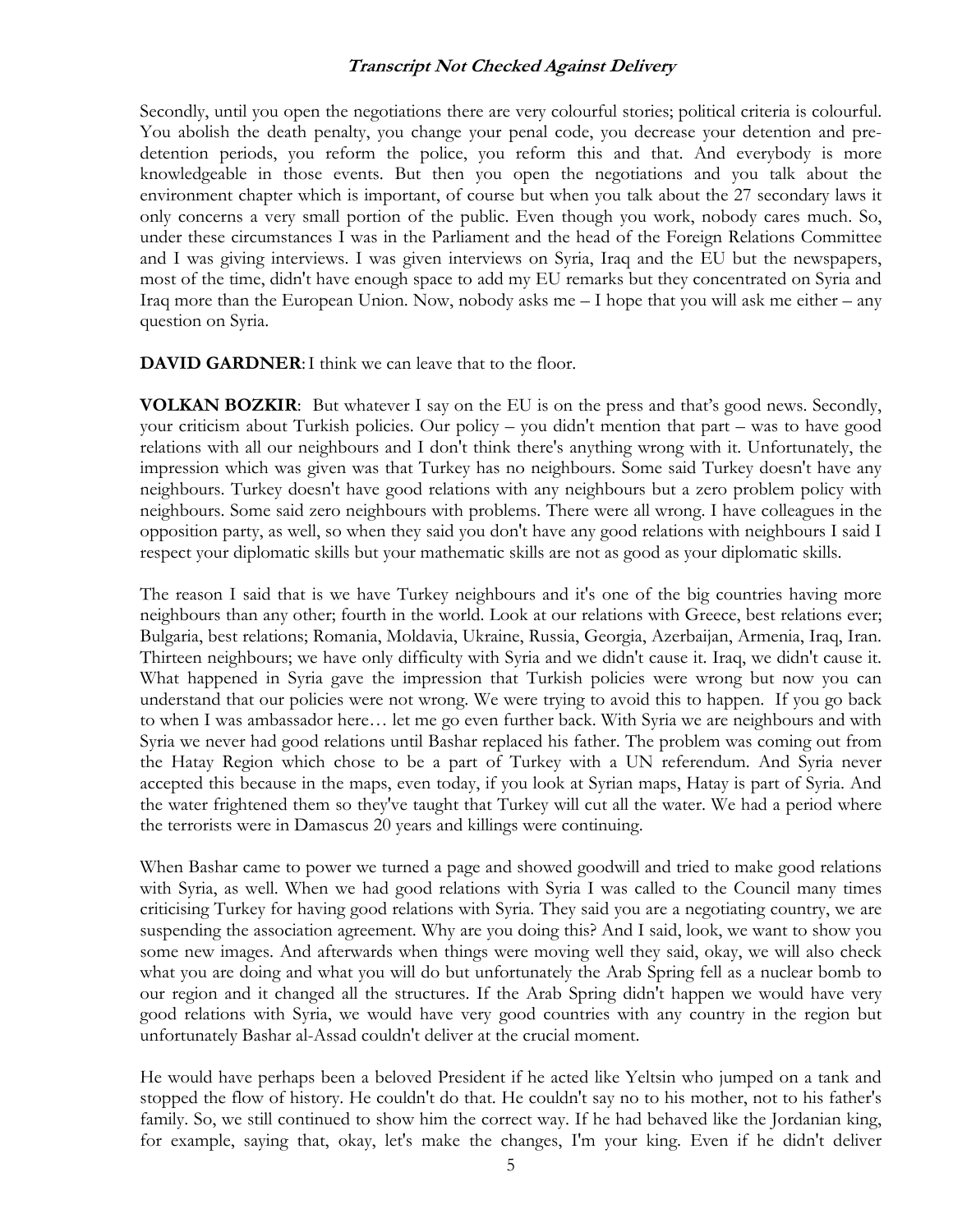everything he has still the trust. At that moment, when he started killing his own people we had to make a choice. It's our neighbour and we have invested in the future. If everything is settled and if Syria will become a democratic country with the rule of law. If we hadn't chosen the people, instead we chose Bashar, they would have turned to us and said, look, you were not with us when we were killed and you were with this leader so now how can you talk about friendship. But, now, after receiving two million people at their difficult moment and really treating them as our own population, if things settle in Syria they will look at Turkey as a good neighbour.

So, the policy wasn't wrong but I think the events were out of control and the warnings we made that this will happen if you don't be with us now is coming to us with a different concept. It was, in the beginning, al-Assad versus the opposition forces. Now, it's al-Assad with Hezbollah or whatever it is. Al-Nustra is there. Al-Qaeda is there. ISIS is there. Nobody knows who is who; very complex; now the Kobani, etc, refugees. I think it would have been so very easy in the beginning but now it became a question where nobody has an answer to it. Iraq the same. We made attempts to even make positive our relations with Armenia. We signed protocols to open borders is what we did there. So, all the countries I have mentioned we have good relations. That's why I said your question wasn't the good worded question. You should have asked how did you manage to have very good relations with your neighbours?

**DAVID GARDNER:** Can I try another question and I'll try to do better? Going back to the substance of the relationship between Turkey and the EU it seems to me, and I don't think what you said contradicts this, that so much of the many things that Turkey has achieved over the last ten-12 years, the economic rise, the reforms and so on and so forth have been associated with partnerships, with the IMF, with obviously the European Union as a driver of that but when that machine started to shut down there was much talk that, well, it doesn't really matter, the Copenhagen Criteria can be replaced by the Ankara Criteria. It doesn't seem to many people that that's happened, particularly over the last couple of years. There are serious questions about the rollback of the rule of law, the independence of institutions such as the judiciary, the interference in various kinds of freedoms of expression of social media and so on, the direct interference in questions like public procurement and so on and so forth. How can you convince us that a third wave of reform is now really on the cards and that this was just a blip that no doubt we paid far too much attention to?

**VOLKAN BOZKIR**: Again, we'll divert your question. I have to explain what the Ankara Criteria is and why it was mentioned. Ankara Criteria has never been used for political criteria. When it was used eight chapters were suspended in 2006 because of an irrelevant political issue and then one of the countries came out, I will add six to that, another country came out, I will add three to that. All said three chapters were blocked, so we were facing a picture having opened something like ten chapters and then having 18 chapters blocked. I was here. It was my proposal when the Prime Minister was flying from New York, I think, to Turkey, he made an escale here in the private airport and he said what are we going to do? Babacan [?] was there. He said what are we going to do? Eight chapters are suspended and I feared that he was going to really stop and make statements saying that, okay, you go to your direction, I go to my direction.

So, I said Prime Minister, we can really continue this process. I said we can open the chapters in Turkey. We call it the Ankara Criteria. So, practically, Ankara Criteria, leaving aside the political reforms, etc, is for opening chapters which have not been opened. Technically, it is possible. People who are here who have some knowledge about how the system works know that it is possible because normally when you have a screening process you have European acquis communautaire versus the country's acquis and then there's a Commissions report which says that, well, Turkey has fulfilled 62% of the 100%. So, when you open the chapter normally you deal with that part which is missing; and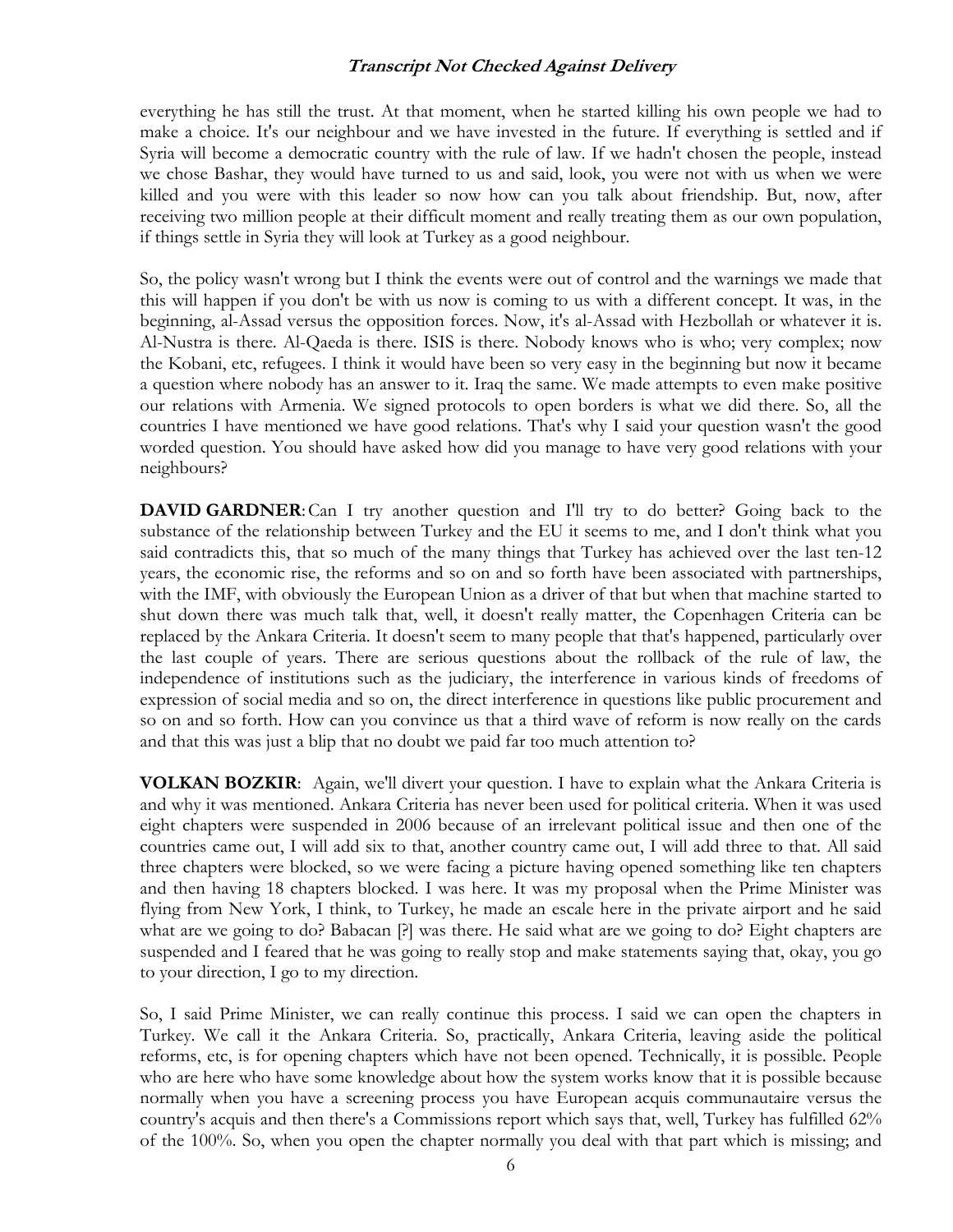they're opening benchmarks, closing benchmarks. It is on paper. Even though it's not registered officially, we have all the papers one way or another. So, that's why we didn't lose the eight years. It would have been a disaster.

We opened the chapters means that we continued as if the chapters were opened and today the real story is – not the official one which says 14 to one – we have opened 28 chapters in Turkey and closed 14 chapters. When you read the progress report you will see that there is a reference saying that out of 30 chapters in 26 there was progress. It is also a confirmation that our work is seen as a positive one and actually the three chapters, which is not mentioned there, doesn't have to do in it. The first chapter we opened there is no acquis. So, we are talking to the Commission saying that you should write no progress has been made, you should write no progress was possible to be made. Actually, we made progress in 33 chapters and because of this positive agenda we have on paper the confirmation from the Commission that some three or five chapters we have fulfilled our duty. So, this is the situation.

Having done that, every move we make for the chapters is increasing our capacity – the people's level, the people's standards – and we didn't lose the energy of the people who are working on the chapters. If we didn't do this and if the Cyprus problem, for example, is solved; if tomorrow you will say we have solved the Cyprus problem so let us open 14 chapters, we can open it in one month/two months' time. If we didn't do this Ankara Criteria deal then we would five years, perhaps so this is good for both sides. I think the reheating of the engine is more difficult. So, in practice, we haven't lost anything. Even during the period where we didn't open chapters, we had six reform packages. Last year, only, we had 170 packages, new laws, secondary laws so we never stopped. But unfortunately that's why our communication strategy is there. You are looking at a wrong picture. Because we haven't been able to talk to you, it's not your fault. We didn't come and talk to you, perhaps. Well, now we're having the chance. You are giving a chance to people like me or other ministers, other people. You're listening and you have to make your own conclusions but it's good that we're talking.

We have nothing against continuing with the political reforms and I don't think any reform has gone backwards. We have made changes but anything against the European standards or the European Union acquis will be changed. It will not be allowed and we will continue within the line of the European Union acquis and the country. If there is no acquis then we look at the country performances, to the elderly countries in the European Union and then we will make life equivalent to life here. It is already like that.

**DAVID GARDNER**: In terms of your communication strategy, just set everybody's minds at ease about these rule of law issues, about the independence of the judiciary, about the freedom of the press in a context when literally dozens upon dozens of journalists keep on getting kicked out of their jobs because of what they write and broadcast. Set everybody's minds at rest about this.

**VOLKAN BOZKIR**: Okay. This is good question. This time you made it correct in the term of words.

**DAVID GARDNER**: While you're setting everybody's minds at rest, also your predecessor in this job pointed out, perhaps in a fit of petulance, that actually Turkey didn't need the EU, it was the EU that needed Turkey and the then Prime Minister and current President…

**VOLKAN BOZKIR**: Was it the Foreign Minister?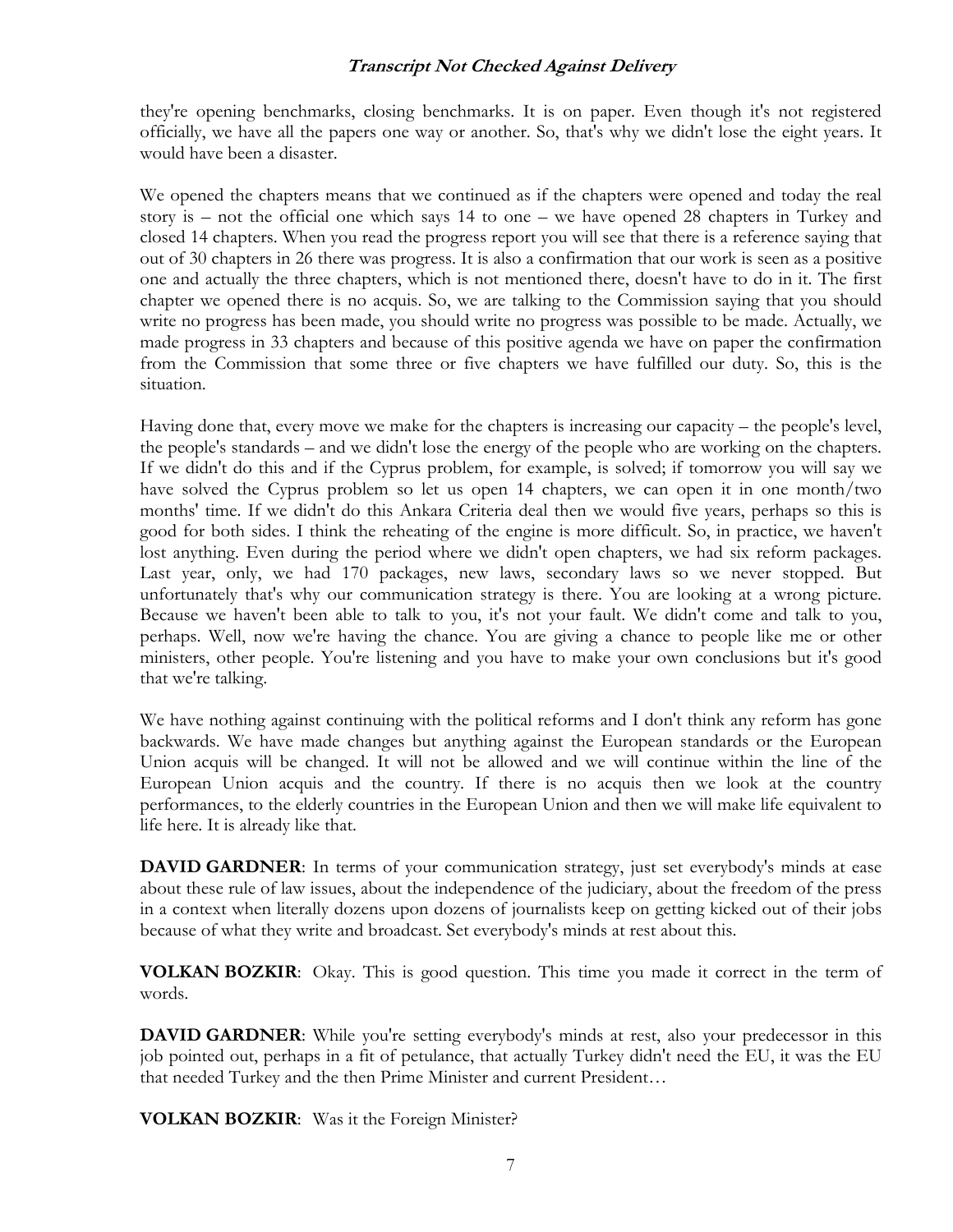**DAVID GARDNER**: No, Mr Bagis. And the President still retains, as he did as Prime Minister, an economic advisor who suggests breaking off all these negotiations because they're a complete waste of time.

**VOLKAN BOZKIR**: Good question.

**DAVID GARDNER**: Thank you. I'm happy that I finally got one. Please.

**VOLKAN BOZKIR**: It's a good question but a difficult question to be answered, many people think, but it's not a difficult question at all. We attach priority to the judiciary independence and also the strength of the judiciary, the credibility of the judiciary from the beginning; that's why we had six reform packages where always the judiciary system was improved. I think if you don't have a credible judiciary system nothing will go the correct direction. It will affect investments coming to your country. It will affect everyday life.

#### **DAVID GARDNER**: Absolutely.

**VOLKAN BOZKIR**: If you lose the trust in the judiciary system then it will be a disaster. Last Sunday, for example, 14,000 judges and public prosecutors voted to elect, out of 22, 12 High Court members and I think this is more than democratic. I don't think any country can do this with 14,000 judges voting. It's like an election with election supervisors and everything. And I think the situation calmed down. Now, the trust is coming back and I don't see any difficulty to make this go to other direction. And, as I mentioned, the six reform packages were there. We have a 2009 judiciary reform strategy which is under implementation. We are trying to make it even look better. But you can't see anybody in the country who would say I don't want a good judiciary system. Everybody would vote 100%, yes you will get to achieve that.

And the press freedoms you have also mentioned. I think what's wrong in Turkey is that in Western countries normally a holding boss or somebody who has economic interests in the country will not be allowed to have TV channels or newspapers. This is, I think, against the competition rules and also it's the main reason of the problem. I wouldn't personally like to see a businessman in order to get a tender using his newspaper to make attacks on the government and threatening. This happened in Turkey many years ago and then because of that blackmail it's getting or not but there was an abuse of this power and most of the newspapers were belonging to one or two persons which was, in a way, not a democratic one. So, if that media group had an idea they were using it in the front page and they were even putting the government into a difficult situation. Governments resigned, Prime Minister's changed just because of that. Now, I think there's a more balanced picture where you have representatives of different opinions but the problem is, again, the image. Because of the thing I have mentioned to you, some owners of newspapers because of their economic interests are frightened with what the journalists are writing. It's not any pressure or what the government is saying to them.

**DAVID GARDNER:** No phone calls? Nothing like that?

**VOLKAN BOZKIR**: No. I haven't received any phone calls. I don't talk on the phone either. But, in principle, if an owner of a media group doesn't have any economic interest he can resist, if there is any, to these kind of pressures but now, normally, they say why should I put my interests into difficulty just because of this. But he goes to another newspaper, continues to write there. You've seen many people doing that but this can't be considered as a pressure. We had one TV channel and one radio station in Turkey. When you had a military coup d'état it was very easy. You need one tank, ten soldiers and a colonel or major with a wonderful voice to enter in the radio station; there was no TV.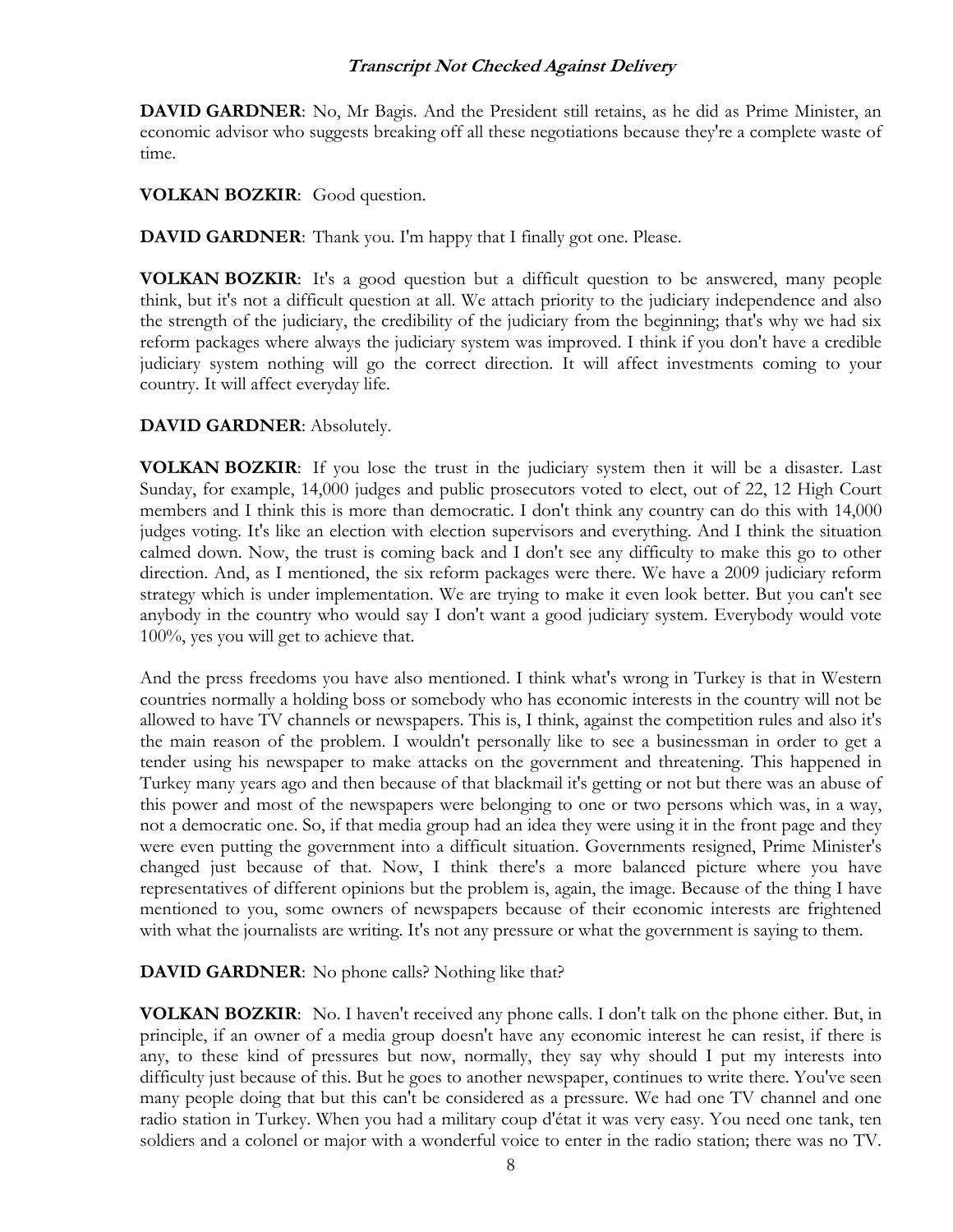He made a statement that the military has taken over and there was a military coup d'état. Now, you have thousands of radio stations, hundreds of TV channels and newspapers everywhere. So, when talking about pressure on the press you can't really have it. You have the Internet. 35 million people are using the Internet in Turkey. I may be wrong, it might be 36 million but you can't stop the Internet.

**DAVID GARDNER:** Even despite the efforts of the government to try?

**VOLKAN BOZKIR**: No. You can't. I made a statement saying that closing Twitter was a mistake and I'm still the Minister. Many people said you might have difficulty but saying the truth, brave enough to say the truth, is nothing wrong because when you closed Twitter nobody actually was away from Twitter; we all entered Twitter from other ways. You can't stop the Internet. Internet is the main source of the banking system. Internet is the main source of the birth certificates, passports, your identity. Everything is in an e state. You can't stop the Internet. But I think that was perhaps, especially the last internet law, I would have explained my view on it but as it is cancelled by the Constitutional Court I don't think it is necessary.

**DAVID GARDNER**: Let's just take that moment to throw this open to the floor. Could I ask those of you who ask questions to tell us who you are, please? There is somebody at the back that I really can't see. Could you identify yourself, please?

**BAHADIR KALEAĞASI**: Yes. My name is Kaleağası. I'm from TÜSİAD, Turkish Business Association. Minister, first of all, thank you very much for shifting from the language of observation and reaction to the language of action and transformation, I think this opens a new era in Turkey-EU relations. From a business point of view, of course, it's always important to see the feasibility of a project. We have to believe in a project to re-energise it, to invest in it, so I think in the EU-Turkey relations as well the feasibility of the membership process is very important. We know the easiest part is Turkey.

We know that Turkey will be ready and the European Commission will have prepared an accession treaty for Turkey to be submitted to the Council of Ministers when all these actions required for Turkey are accomplished; for democracy, for rule of law, for freedoms, for alignment with the acquis. On the other hand, the European Union also has to be ready. Would you please elaborate on your vision of the future of the EU evolving towards a variable geometry maybe of different circles, a Euro area as core and then a larger EU with all others including UK, Sweden and maybe, who knows, Norway and the Balkans. And also there is analysis of a third circle, kind of satellite countries where some people in Brussels would like to see Turkey rather than being a full member. So, the future of the EU is part of the equation probably for what we are discussing here and my question is on that. Thank you.

#### **VOLKAN BOZKIR**: May I answer?

**DAVID GARDNER:** Why don't you and if there are other questions we might accumulate them? Yes, please.

**VOLKAN BOZKIR**: I'm very democratic tonight, as you see Martin. I think the European Union is an important project, a very visionary one and it has caused the desire in many countries to join it because it replaced the American dream of the '50s with new visionary projects; welfare, giving new values to newcomers or expected newcomers. And it produced European Union first and then Schengen or euro and agriculture policies and many visionary projects and whoever became a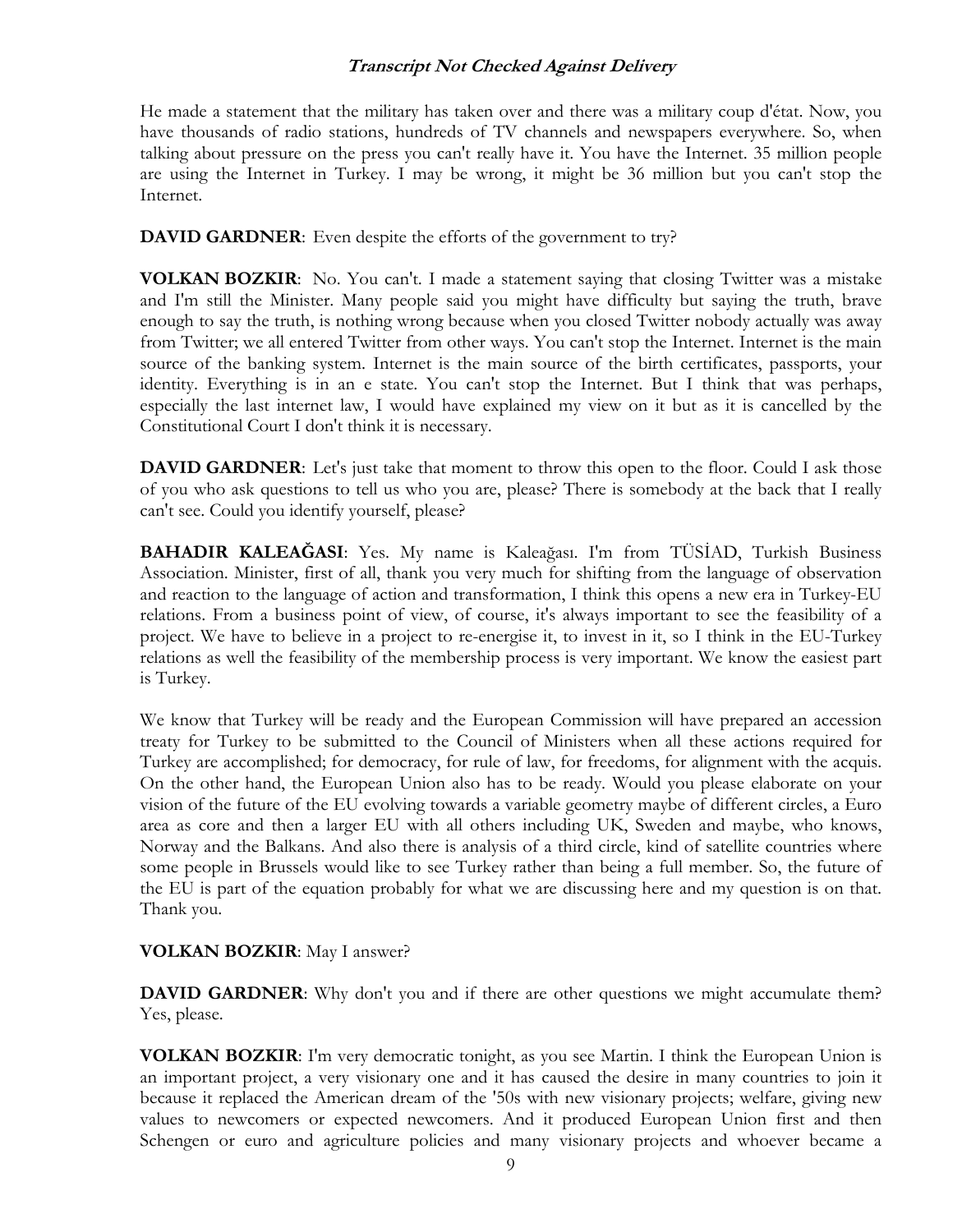member, until the last 12 ones, reached enormous contributions and became really a welfare state; Portugal, Spain, Greece, many other countries. But with the new expansion there has been some difficulties because, first, the political decision-making system still maintained as if it was six countries. With 28 countries, decisions were taken slowly. The United States of America economic crisis, they make the decision in one hour or one month, whatever it is, and United States of Europe needs a year or so. When they make the decision the problem is gone so they have to make another decision. So, the slow motion of the decision-making actually was one of the causes of the economic difficulties or some different tendencies and we haven't seen any visionary projects from the European Union in the last years after the new enlargement was made. So, that is the facts.

What Turkey is after was, in 1963, to run for the welfare. A country with \$320 per capita income and \$8 million tourism revenues, seven universities, \$1 billion of trade volume and \$11 billion of a country. It was absolutely necessary to become a member to enjoy the welfare, to make Turkey a better country economically and socially. The European Economic Community at that time had some concerns so they said you can't become a member now with these figures. You have to another 11 years transition period, etc.

But now, if you look at Turkey, Turkey is in a better economic situation than 22 countries – member countries – and I don't want to name any country but I can argue in another room that Turkey has better democratic rules and political reforms than some countries, member countries in Europe, as well. So, where Turkey now is heading with \$11,000 per capita income, \$300 billion of trade volume, \$820 billion of a national income, 180 universities, tourism revenues over \$30 billion, heading to double it in 2020. It's not reaching money anymore. We don't need the money anymore. But what we are doing is, with the Ankara criteria, as I defined later, we are trying to bring Turkey to the level of the European Union, to increase the standards in democracy, human rights, in environment, in food security, in education – whatever the chapters are – and to really run towards those new standards. If we reach them and if Turkey is not made a member it wouldn't be a big loss but the process should continue so that we can reach that level and I'm sure that if Turkey is at that level the European Union doesn't have the luxury to say no.

What Europe has in mind is, of course, still a legend that there will be a nucleus, a periphery and then another periphery. I don't know if it is valid or not. It has been talked in the last 30 years or so. But if Turkey becomes a member and if there's a nucleus and periphery, Turkey will be in the nucleus. It has to be there. And thirdly, the European Union is trying to play a superpower game without a military force, without having its own energy resources, without having a young population, without having strong economic markets. I'm counting these four issues because Turkey can provide these and the European Union is only a soft power and interfering into international crises it doesn't have the end game because it doesn't have these important elements.

So, I made a statement two days ago saying that if Turkey was a member, the European Union army of 60,000 which doesn't exist, we could have provided that 60,000 strong army and the European Union could have been coming out from a soft power status to a smart power or a real power status. So, this is a win-win station. It is a mutual interest situation. We need Europe more than ever. Europe will understand that they are needing Turkey more than ever. If Turkey wasn't there and didn't accept these two million Syrian refuges, if we didn't stop them they would be swimming or flying or running to reach the European Union and only from that perspective one should really caress Turkey more than really criticising.

**DAVID GARDNER**: More questions. Please. Sorry, I can't see who it is.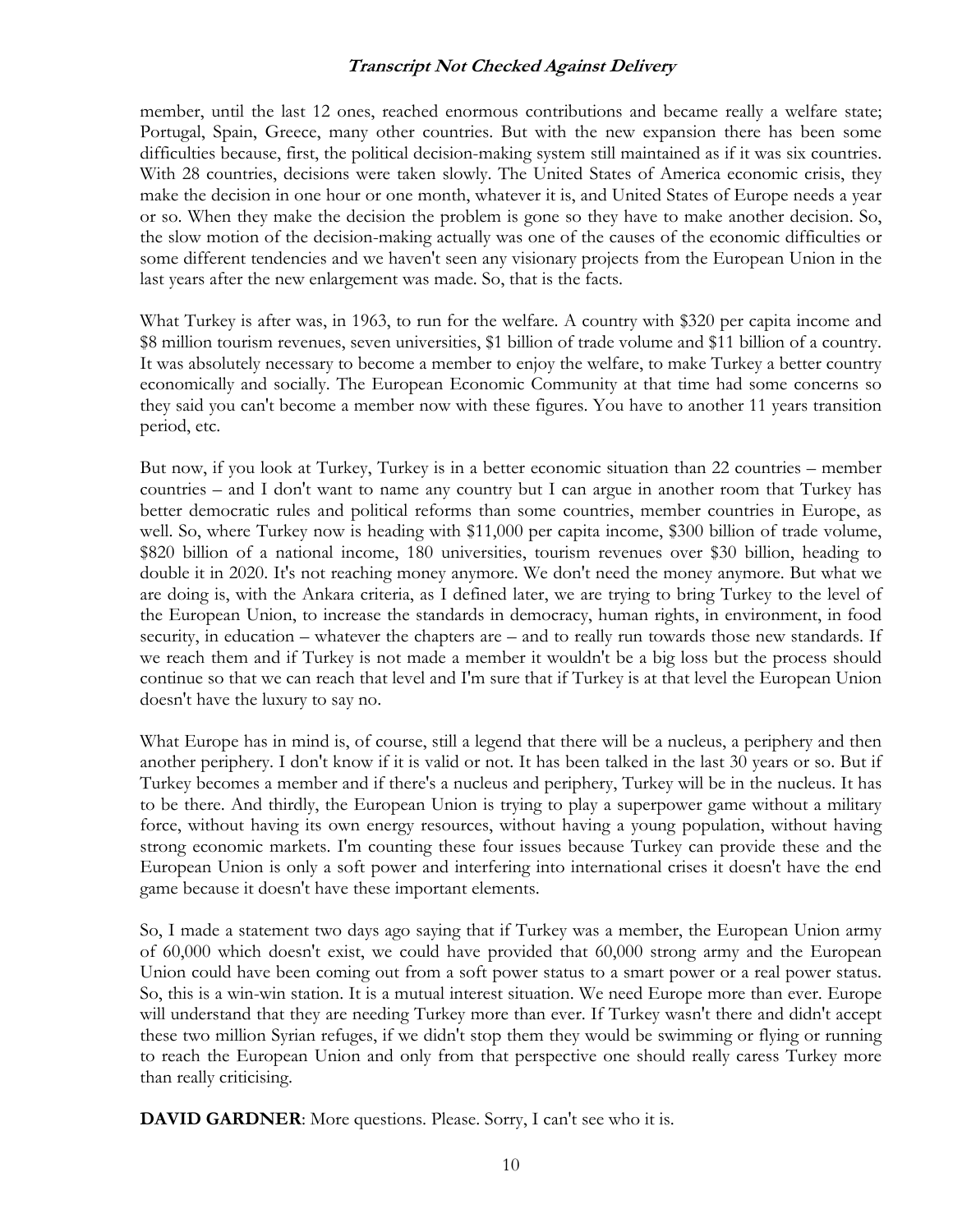**SERTAÇ AKTAN**: Sertaç Aktan. Mr Minister, could you please a bit more elaborate on the last statement you had about the European army. We read the statements of two days ago. We would like to hear a bit more details. I would like to know more clearly, are you referring to that Turkish soldiers being directly European soldiers in a European army where there are other soldiers also from other countries or is it just going to be 60,000 Turkish soldiers under European command where Turkey is a member; which one thank you?

**VOLKAN BOZKIR**: What I have said is what I have said. I don't go into details anything more than what I have said. You take your messages out of what I have said.

**DAVID GARDNER**: There was somebody else. Yes, please.

**VOLKAN BOZKIR**: Karen, how are you?

**KAREN FOGG:** As a friend of Turkey one is always concerned about the image of Turkey abroad and you know perhaps the three things which are in the public eye are, as has already been mentioned, a number of journalists in prison and the way demonstrators are dealt with and now whether the public is well informed or not of the situation in Kobani, in Southern Turkey, and the way a number of constraints on the way those who wish to defend Kobani are able to defend it. Now, without going into the detail of any of those important issues, I just wanted to take up your words about correcting the image. Do you think that in those three cases, the Western public is misinformed and therefore needs a better attempt by Turkey or do you think that the realities need to be changed and will be changed. These are the things which concern the friends of Turkey.

**VOLKAN BOZKIR**: Thank you, Karen. It's good to see you. We worked together with Karen in Bucharest first. She then went to Turkey. We had long talks. I made some suggestions about Turkey to her and we had a very good connection there. I think we started the political dialogue and she was very helpful. She's my good friend and it's her style, as you have seen, to really make direct criticisms and it's good that you opened this issue. The answer to your two questions; I would reply that I accept the first one. First, because start from the three examples you have given. Why is Turkey blamed because of Kobani, I can't understand. Kobani is a village in the Syrian territories and we opened the border. 138,000 people came the first day to Turkey and now we have 200,000 people from Kobani living in Turkey and we didn't ask which group are you from, which ethnic background are you from, which sect are you from? We just opened the doors because they were under the pressure of being killed and now they're in Turkey.

I'm coming from Germany. I've heard the same remarks there. The blame is why isn't Turkey saving Kobani? Why isn't Turkey attacking ISIS? How can Turkey become a member of the European Union while putting in danger the European Union's security? Look, what we have done, 200,000 people is seven times more than what Germany is discussing. 16,000 people they're trying to get into Germany and it's under discussion. We have two million people. And, to Kobani, Turkey doesn't have any intention to send military troops. We are dealing with unconventional forces there. Kobani is a mosquito and the swamp is ISIS captured more than half of Iraq. If we kill the mosquito the swamp will be there. We're saying that whoever talks should be with us. If we are going to enter militarily we have to use conventional forces against these terrorists; a different type of terrorist.

Normally, terrorists explode bombs or attack and escape, these are guerrillas there and they have captured Mosul with 1,800 people and the 55,000-strong Iraqi army escaped; conventional forces. So, you should be with us if we are going to enter into Syria. To do that we will need a UN Security Council decision; to do that we have to have a NATO decision; to do that we have to convince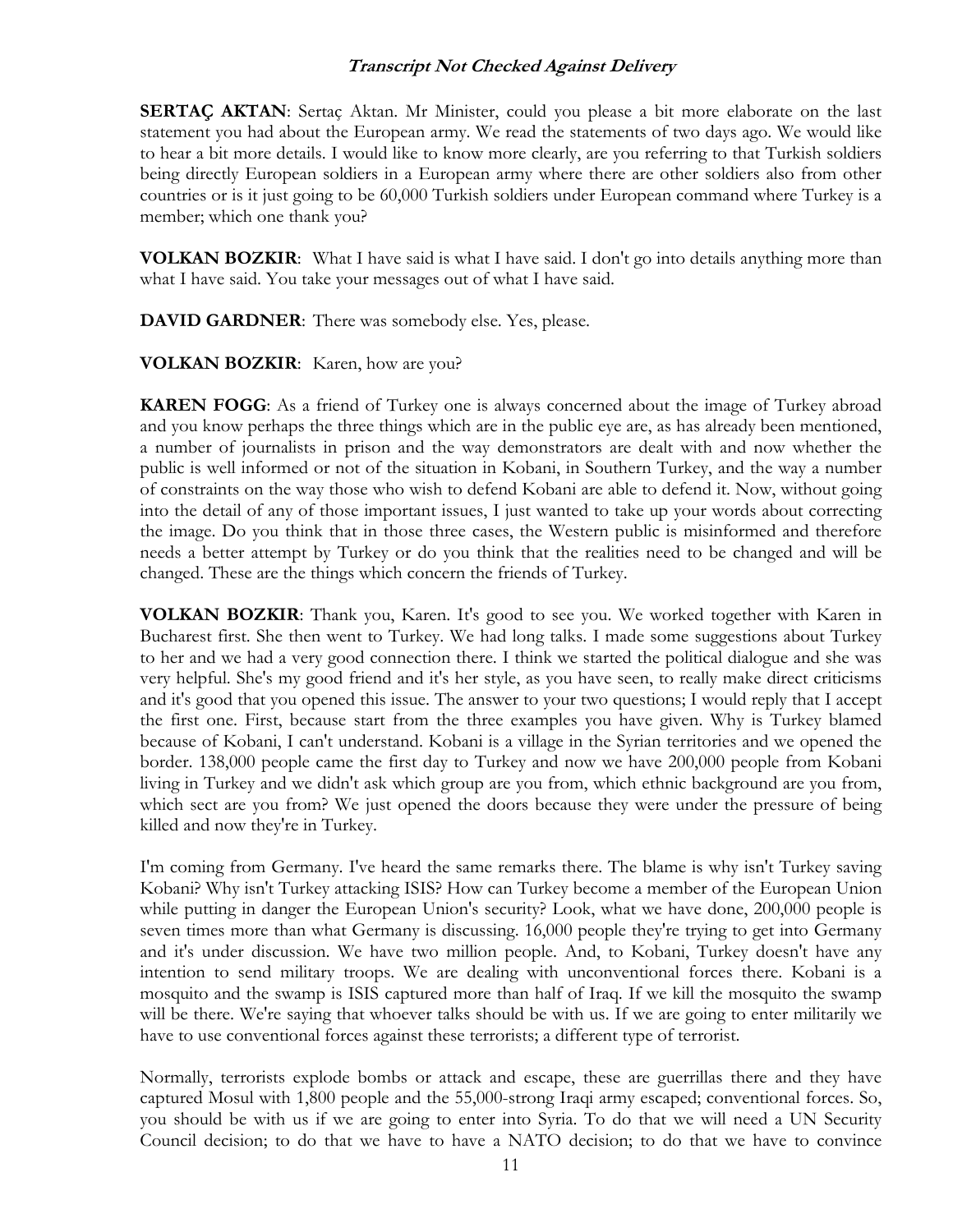Russia. Saying these things is easy, you can do it in two seconds, but to reply to me you will need to consider all these realities. What we are proposing is we passed an authorisation from the Parliament allowing Turkish troops to be used in Syria or Iraq to fight with ISIS or to have foreign troops in Turkey to help the situation there but I think it should be read correctly.

What we have in mind to fight with unconventional guerrillas or terrorists you have to use also unconventional forces. We're proposing there are trained unconventional forces in Syria other than the al-Nustra, al-Qaeda, Hezbollah or ISIS troops. Let us bring them to Turkey. Let us train them together – that's where we have got the authorisation for foreign troops – and let's also equip them and send them back and they will be able, more than any conventional force, to get rid of this terrorist group there. And, of course, we will need a no-fly zone because the ISIS forces will use the air force might to prevent the trained and equipped new forces which will fight against ISIS. And we would like to, afterwards, see a secure zone – not a buffer zone – so that we can, perhaps, move some of the refugees in Turkey to that secure area. This is a proposal and we haven't heard any other proposals. People are just blaming Turkey because we got two million people. We have made proposals. We are ready to join the coalition. When we don't join the coalition, Turkey is blamed. When we said okay to the coalition, there is no coalition. It is like the pipeline, the Nabucco Project, which didn't have gas in it and the coalition doesn't have military troops in it. So, we're talking about realities here.

Secondly, you mentioned about press freedoms. I think anybody under any title should be prone to be judged or prosecuted or go to jail. If it an ambassador, if it is a minister, if it is a journalist, if it is a general. If you look at the list we can exchange views on that. The number of journalists in prison might be true but it's not because they have written anything. There are many of them who have other allegations. It's because of those allegations, nothing to do with what they have written or said that they're in prison. We haven't seen each other or talked to each other, you might have developed this wrong image.

That's why my communication strategy is there. You will read it, I am sure. We should talk. You should listen. I will listen to you. Check if anything wrong we are doing and you should also check if there is any misunderstanding there. What I was told in Germany and here in our fed meeting, many people said you are treating equally ISIS and PKK. And I said, look, PKK is a terrorist organisation. ISIS is also a terrorist organisation. PKK is in the list of the European Union as a terrorist organisation. It's in the list of NATO as a terrorist organisation. It's in the list of the United States as a terrorist organisation. We can't say these terrorists are good, these are bad; you can't differentiate. What we are doing in Turkey is…

**KAREN FOGG**: You're negotiating with them.

**VOLKAN BOZKIR**: Exactly. That's what the Brits have done to come out from the Irish problem. You know very well they have around the table the IRA and the Sinn Féin, the political group. Bombs exploded; many British people were killed in London but they didn't divert from the process and they reached a success. What we are doing in Turkey, there is a political party representing the Kurdish extreme group, if I may say so, and they are the ones who are making the conversations with the terrorist leader in prison but it doesn't mean that PKK is not a terrorist organisation.

We are doing that the same way UK did in order to reach a settlement and nobody will be able to prevent us from achieving a result in the peace process. It's the biggest project we have achieved. Do you know how difficult it was? Even we discussed having a Kurdish language broadcasting every week for 45 minutes with subtitles. It was a surprise achievement at that time. We're going on well and we want to continue with it but PKK is a terrorist organisation, talking to them doesn't change this. We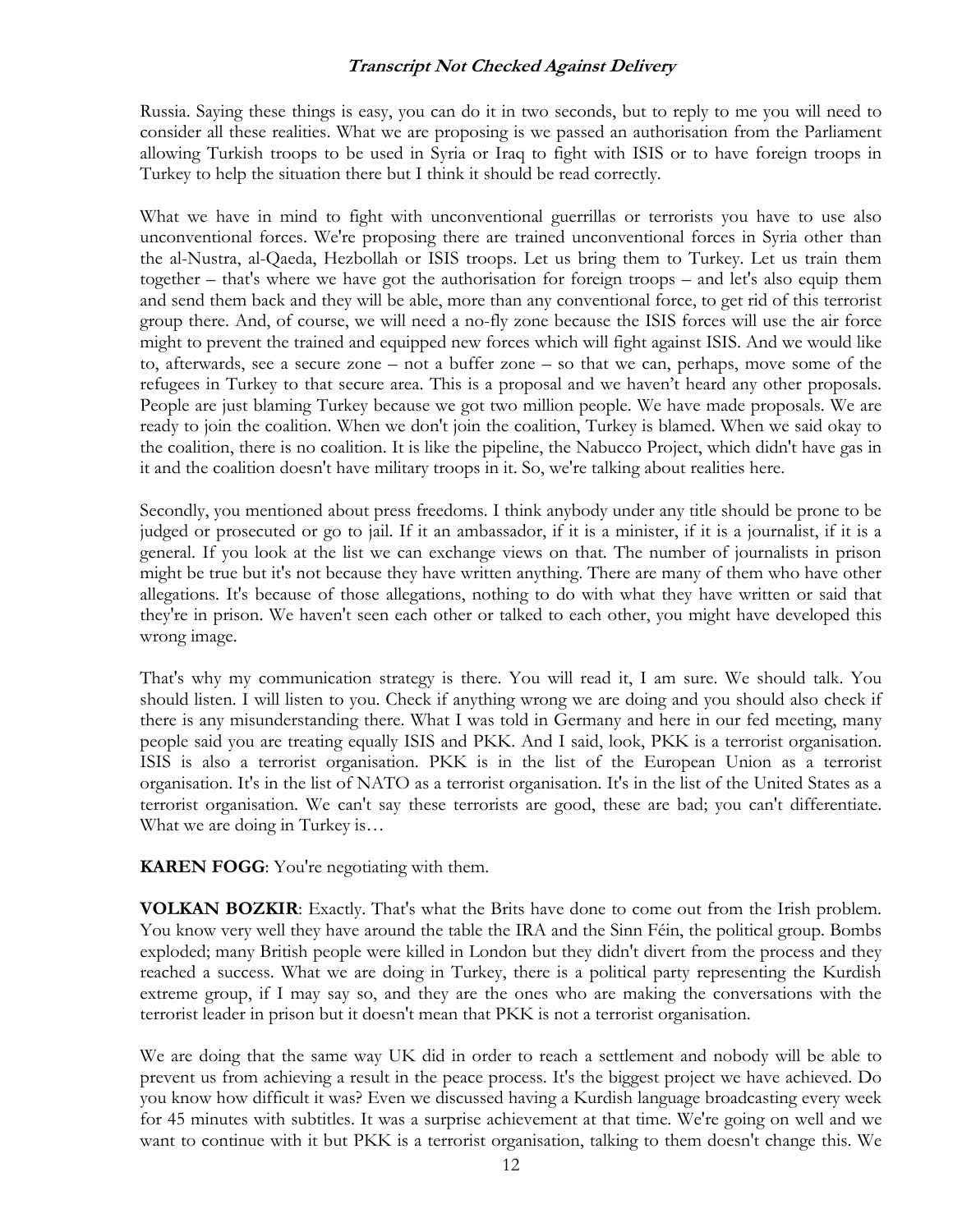put them in the same basket. So, the wrong concept is Turkey being blamed as making this difference. Thank you for asking the question Karen.

**DAVID GARDNER**: More questions. Sinan.

**SINAN ÜLGEN:** Can we expect a political decision any time soon until June 2015, that is to say on a new round of negotiations for deepening and modernising the customs union? We've heard this from the Economy Minister. We know that there has been a number of exploratory talks. We know that on the TTIP side that's also a dynamic pushing for a new round of negotiations. The business community is pretty much supportive of it but what is currently the political environment about a new round of negotiations.

**VOLKAN BOZKIR**: We are the only country who entered into a customs union without becoming a member, before becoming a member and it had really costs for the Turkish economy but every cost has a benefit, as well. We restructured our industry so that we're talking about €150 billion of trade volume where 45% is Turkish exports and 55% EU exports. This shows that this is a good project. Also, 72% of the investments in Turkey are coming from European Union countries and 90% from Western countries but unfortunately this doesn't include agricultural services and public procurement. There has been a World Bank report saying that it should be re-discussed to see if it is possible to include these three areas into the customs union and we have no objection to that. We are ready to go along with it and, of course, it needs a careful negotiation because those areas are not easy areas. It should be an upgrading of the customs union beneficial for both sides. It should be something which comes out in the end ruining industries or economic values.

But also we have a problem with a missing article in our customs union agreement which had to be there saying that if anybody signs a free trade agreement with the European Union it should be applied immediately to the Turks or the customs union members. The European Union now started a tendency to sign third country agreements. Once they sign our markets are open because of our customs union loyalty, if I may say so. We didn't do it while we were offered to do the same thing with other countries, US or Russia. We didn't do it. We remained loyal to the customs union. But EU now is signing agreements with Korea, South Korea. We lost 8% of our market but the Koreans were gentlemen so they didn't really push us, wait for another year or two years, they signed it immediately so we didn't lose. Mexico showed the same positive behaviour. But Algeria we couldn't sign so we lost the Algeria market. But with the United States it is dangerous. It is not like any other country.

So, once the EU signs the agreement we will be opening our markets to the US products without any protection. We can't do that so we will perhaps have to suspend the customs union, not because we want it but we can't afford it. Or we will have to have a special agreement with the US saying that until we sign an agreement with you it will not be implemented at that time. But the easiest way is to add an article to the agreement to be signed between the EU and the US – the TTIP – one article saying that this agreement will immediately come into effect for countries who are in a customs union relation – you don't have to even write Turkey there – so that the problem will be solved. We have to do it. We are talking to our EU friends. We are talking to the United States. There is no political objective. It's not a technical matter but it's a very big concern for us. I'm not blackmailing or threatening anybody. I'm just saying that Turkey cannot afford such kind of a development, so it has to be prevented. That's where we are and I can't say if we will finalise the customs union upgrading until 2015 or not because it's a matter of negotiation, it's a matter of EU's speed and Turkey's replying to that speed. If it doesn't have that much of a speed we might perhaps be prolonged for a while but we are ready to discuss.

**DAVID GARDNER:** But negotiations on this are currently underway?